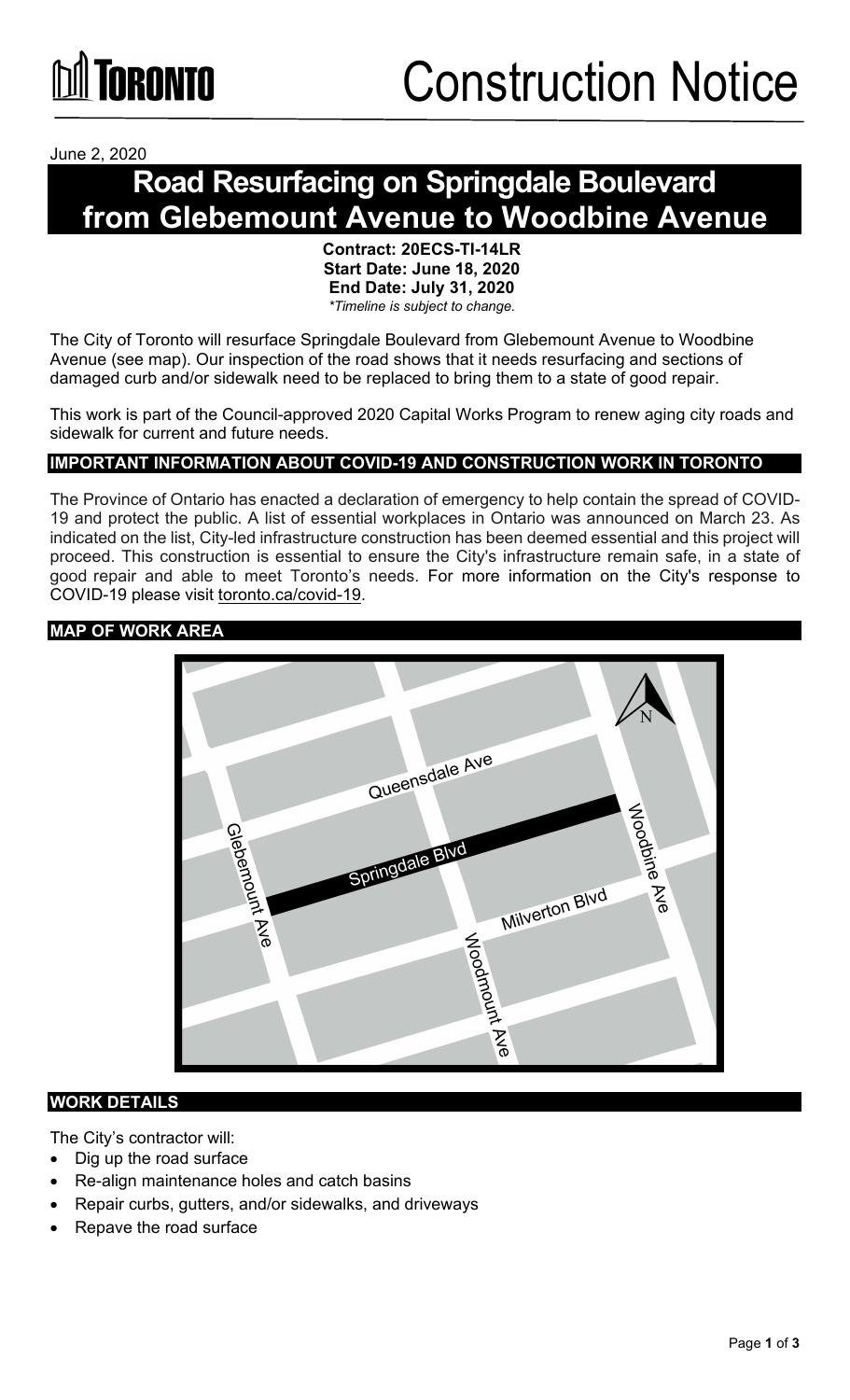### **WHAT TO EXPECT DURING CONSTRUCTION**

- You may experience dust, noise and other inconveniences. The City will make efforts to reduce the impacts. We appreciate your patience.
- The City will not be responsible for damage to any privately owned items on City property.

| <b>Work Hours:</b> Work will take place from 7 a.m. to 7 p.m., Monday to Friday, with<br>work after hours and on weekends as required.                                                                                                                                                                                                                                                                                                                                                                                                                                                                                                                                                                          |
|-----------------------------------------------------------------------------------------------------------------------------------------------------------------------------------------------------------------------------------------------------------------------------------------------------------------------------------------------------------------------------------------------------------------------------------------------------------------------------------------------------------------------------------------------------------------------------------------------------------------------------------------------------------------------------------------------------------------|
| Telephone and Internet Services: This work may affect phone and internet cables<br>for individual properties that aren't buried deep below the sidewalk. The contractor<br>will coordinate with utility companies to minimize disruption. Residents who find their<br>service has been disrupted should contact the Field Ambassador and notify their<br>phone or internet service provider.                                                                                                                                                                                                                                                                                                                    |
| Road and Sidewalk Access: In order to complete the work in a safe manner, there<br>will be road and sidewalk restrictions within the construction work zone. Access for<br>emergency vehicles will be maintained at all times.                                                                                                                                                                                                                                                                                                                                                                                                                                                                                  |
| <b>Driveway Access:</b> The contractor will notify you of any temporary restrictions to<br>your driveway access. If your property has two entrances, one entrance will be kept<br>open at all times.                                                                                                                                                                                                                                                                                                                                                                                                                                                                                                            |
| <b>Traffic Management:</b> Efforts have been made to manage traffic in the area for the<br>safety of workers, road users and residents.                                                                                                                                                                                                                                                                                                                                                                                                                                                                                                                                                                         |
| Traffic will be reduced on streets with active construction/access may be<br>limited when paving operations are taking place.                                                                                                                                                                                                                                                                                                                                                                                                                                                                                                                                                                                   |
| Parking: Parking in the active work zone is not permitted as space is needed for<br>construction equipment and materials. This project will affect on-street parking. If<br>your parked vehicle affects construction work, it will be relocated with no charge to<br>the owner. Please call 416-808-2222 for its location.                                                                                                                                                                                                                                                                                                                                                                                      |
| Parking Violation Notice: In an effort to reduce ticketing due to construction, the<br>City encourages communities with construction to be patient as neighbours may<br>need to temporarily relocate vehicles. If enforcement is called, enforcement must<br>issue a yellow parking violation notice (ticket). If you receive a yellow notice during<br>this construction work, do the following within 15 days of the notice date:<br>1) Contact the site inspector or person listed on the Construction Notice and give<br>them the yellow notice number.<br>2) Dispute the parking violation notice online or in person following the process listed<br>on the reverse side of the parking violation notice. |
| You may use this construction notice as part of the explanation of why the<br>violation should be cancelled. Please note: violation notices cannot be cancelled<br>if vehicles are parked in illegal parking spots (i.e. in front of a fire hydrant or in no<br>parking zones).                                                                                                                                                                                                                                                                                                                                                                                                                                 |
| <b>Garbage and Recycling: Please follow your normal routine. If required, the</b><br>contractor will move bins to an appropriate location and return them. Please ensure<br>that you label your bins with your address.                                                                                                                                                                                                                                                                                                                                                                                                                                                                                         |